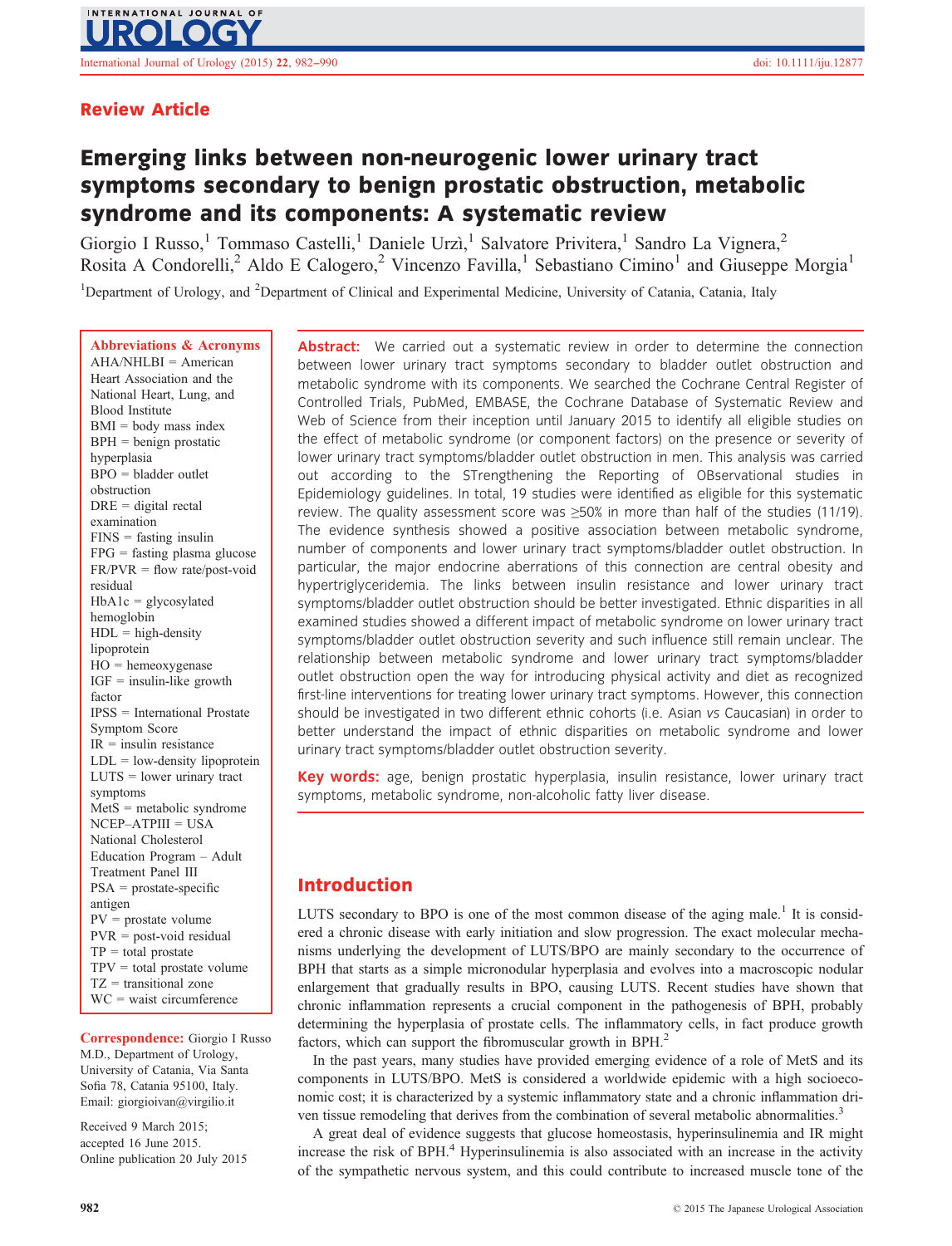prostate, resulting in more severe LUTS/BPO independently of prostate enlargement. Recent studies suggest that the severity of LUTS/BPO is associated with an increase in the number of components of MetS (hypertension, obesity, IR and high dyslipidemia).<sup>5</sup> However, discordant results are still present in the literature arising inconsistencies about the connections between MetS, LUTS/BPO and ethnic disparities.

The aim of the present systematic review was to evaluate new and emerging links between LUTS related to bladder outlet obstruction secondary to clinical BPH and MetS with its components.

## Methods

#### Eligibility criteria

The present analysis was carried out according to the STrengthening the Reporting of OBservational studies in Epidemiology guidelines.<sup>6</sup>

We defined MetS according to the NCEP–ATPIII, which requires at least three of the following five components: (i) central obesity (waist circumference of  $\geq 102$  cm); (ii) elevated triglycerides  $(\geq 1.7 \text{ mmol/L or } 150 \text{ mg/dL})$ ; (iii) elevated blood pressure (≥130/85 mmHg); (iv) elevated fasting glucose  $(\geq 6.1 \text{ mmol/L or } 110 \text{ mg/dL})$ ; and (v) reduced HDL cholesterol (<1.03 mmol/L or 40 mg/dL). Previous diagnosis of hypertension and type 2 diabetes mellitus were included as evidence of raised blood pressure or fasting glucose. We also included studies based on the revised MetS criteria proposed by the International Federation of Diabetes and the AHA/ NHLBI criteria. The latter essentially differs in its reduced threshold of hyperglycemia of 6.0 mmol/L (or 100 mg/dL) and in considering possible ethnic differences in the waist circumference threshold.<sup>7</sup>

Eligible studies included published journal articles that provided quantitative data on LUTS secondary to BPO, and assessed by the validated IPSS.

We also aimed to evaluate the impact of MetS components on LUTS/BPO.

#### Information source

We carried out a systematic literature search of PubMed, EMBASE, Cochrane, and Academic OneFile databases using Medical Subject Headings indexes, keyword searches and publication types until December 2014. The search was limited to English-language articles. The search terms included prostate, benign prostatic hyperplasia, benign prostatic enlargement, benign prostatic obstruction, metabolic syndrome, PV, IR, obesity, hypertension, triglycerides, cholesterol and LUTS.

#### Study selection

Citation lists of retrieved articles were screened manually to ensure sensitivity of the search strategy. References of the included papers were hand-searched to identify other potential relevant studies. Studies were reviewed by two independent reviewers (GIR and DU); differences in opinion were discussed in consultation with the last author (GM).

#### Data extraction and quality assessment

The quality of these eligible citations was assessed using the Newcastle–Ottawa quality assessment scale quality scoring system;<sup>8</sup> two authors scored independently. Risk of bias assessment included randomization, incomplete outcomes data, selective outcomes reporting and other biases.

#### Data synthesis and analysis

We constructed evidence tables detailing study characteristics, outcome measures, MetS definition and study quality. We compared and contrasted studies reporting the connection between MetS and LUTS, summarizing patient characteristics and evidenced results.

#### Results

Figure 1 shows the flowchart of included studies. In total, 151 studies were identified from the online databases and relevant references. After evaluating the title and abstract of each study, 75 studies were excluded, as they did not meet the inclusion criteria. Subsequently, we carefully read the full texts of the remaining 76 studies, and thus 19 studies (Table 1) were identified as eligible for the present systematic review and including 22 540 patients. The quality assessment score was  $\geq 50\%$  in more than half of the studies (11/20). Of 19 included studies, 10 examined the link between MetS and LUTS/BPO, eight examined links between MetS and PV, and LUTS/BPO, and three examined links between LUTS/BPO and diabetes mellitus or IR.

#### LUTS/BPO and MetS

A link between MetS and LUTS/BPO was first proposed by Hammarsten et al. in  $1998$ .<sup>9</sup> Thereafter, many authors have



Fig. 1 Flow diagram of included studies.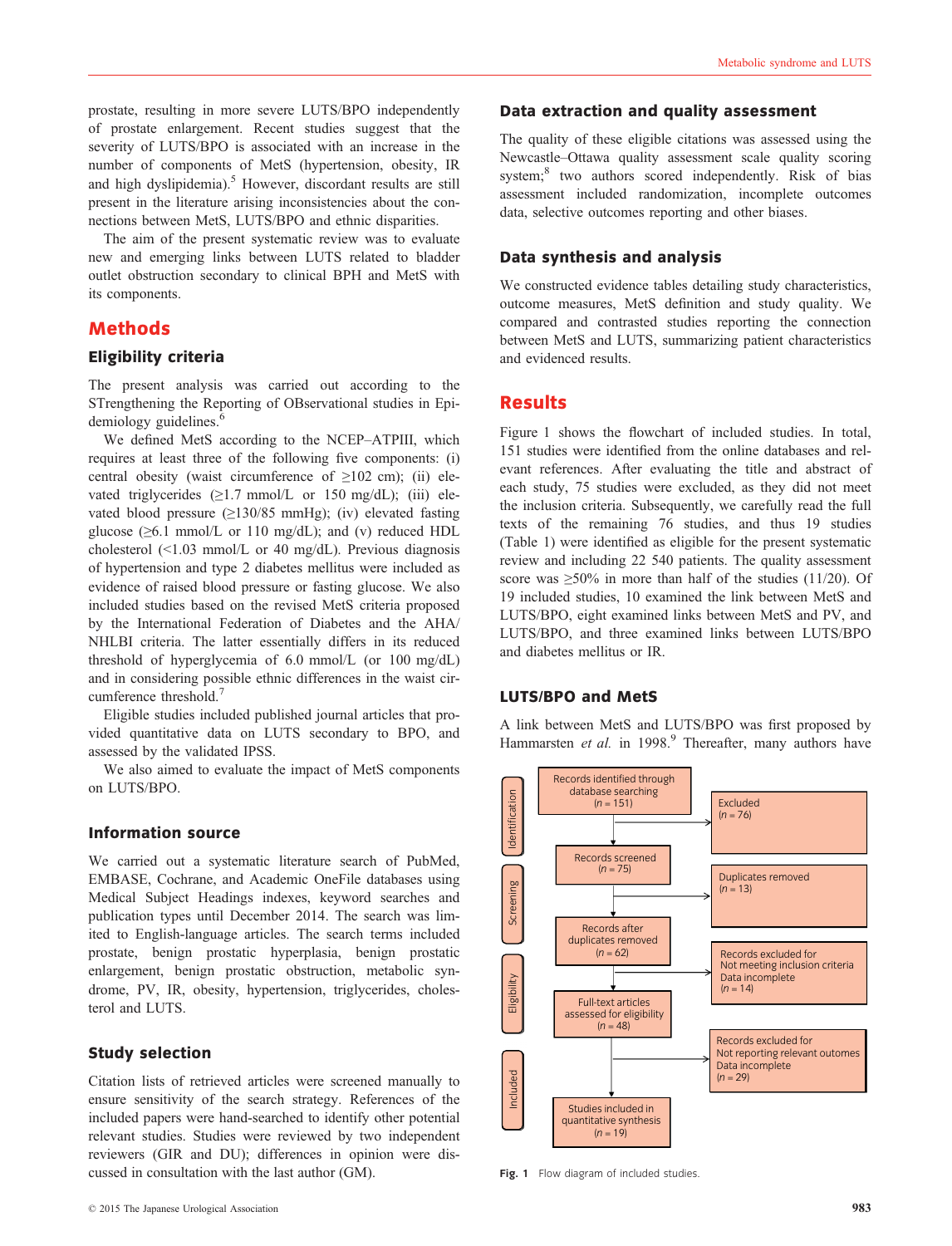| NOS quality<br>score           | $\mathfrak{m}$                                                                                                                                | $\omega$                                                                                              | LŊ                                                                                                                                                                                                                                                                    | $\mathfrak{m}$                                                                                                                                            | $\Rightarrow$                                                                                                                                                                                                                                                 | $\omega$                                                                                                     | $\Rightarrow$                                                                                                                    | 4                                                                                          | $\Rightarrow$                                                                                                                                                                | $\mathfrak{t}\mathfrak{0}$                                                                                                                                                             |
|--------------------------------|-----------------------------------------------------------------------------------------------------------------------------------------------|-------------------------------------------------------------------------------------------------------|-----------------------------------------------------------------------------------------------------------------------------------------------------------------------------------------------------------------------------------------------------------------------|-----------------------------------------------------------------------------------------------------------------------------------------------------------|---------------------------------------------------------------------------------------------------------------------------------------------------------------------------------------------------------------------------------------------------------------|--------------------------------------------------------------------------------------------------------------|----------------------------------------------------------------------------------------------------------------------------------|--------------------------------------------------------------------------------------------|------------------------------------------------------------------------------------------------------------------------------------------------------------------------------|----------------------------------------------------------------------------------------------------------------------------------------------------------------------------------------|
| Therapy                        |                                                                                                                                               |                                                                                                       |                                                                                                                                                                                                                                                                       |                                                                                                                                                           |                                                                                                                                                                                                                                                               | (alpha-blockers,<br>5a-reductase<br>inhibitors)                                                              |                                                                                                                                  |                                                                                            |                                                                                                                                                                              |                                                                                                                                                                                        |
|                                | $\gtrsim$                                                                                                                                     | $\stackrel{\circ}{\geq}$                                                                              | $\stackrel{\circ}{\geq}$                                                                                                                                                                                                                                              |                                                                                                                                                           | $\stackrel{\circ}{\geq}$                                                                                                                                                                                                                                      | Yes                                                                                                          |                                                                                                                                  | $\frac{1}{2}$                                                                              | $\frac{1}{2}$                                                                                                                                                                | $\gtrsim$                                                                                                                                                                              |
| Urodynamic<br>exam             | $\gtrsim$                                                                                                                                     | $\stackrel{\circ}{\geq}$                                                                              | $\frac{\circ}{\sim}$                                                                                                                                                                                                                                                  | $\overline{1}$                                                                                                                                            | $\stackrel{\circ}{\geq}$                                                                                                                                                                                                                                      | $\stackrel{\circ}{\geq}$                                                                                     | $\overline{1}$                                                                                                                   | $\frac{1}{2}$                                                                              | $\frac{0}{2}$                                                                                                                                                                | $\gtrsim$                                                                                                                                                                              |
| MetS no<br>$n \, \, \%$        | 179 (44.63%)                                                                                                                                  | 440 (80.9%)                                                                                           | 2136 (48.61%)                                                                                                                                                                                                                                                         | 328 (76.2%)                                                                                                                                               | 3320 (81.5%)                                                                                                                                                                                                                                                  | 190 (68.3%)                                                                                                  | 869 (71%)                                                                                                                        | 142 (33.81%)                                                                               | 499 (70.5%)                                                                                                                                                                  | 2639 (85.1%)                                                                                                                                                                           |
| MetS yes<br>$n~\!\!/\!\!2$     | 222 (55.36%)                                                                                                                                  | 104 (19.1%)                                                                                           | 2273 [51.59%]                                                                                                                                                                                                                                                         | 103 (23.8%)                                                                                                                                               | 756 (18.5%)                                                                                                                                                                                                                                                   | 81 (31.7%)                                                                                                   | 355 (29.0%)                                                                                                                      | 278 (66.19%)                                                                               | 209 (29.5%)                                                                                                                                                                  | 464 (14.95%)                                                                                                                                                                           |
| IPSS voiding                   | Not valuable                                                                                                                                  | $10.0 (5.0 - 14.0)$                                                                                   | No MetS<br>MetS<br>5.23<br>3.93                                                                                                                                                                                                                                       | $4.9 \pm 4.7$<br>$5.5 \pm 4.7$<br>No MetS<br>MetS                                                                                                         | $5.15 \pm 4.04$<br>$5.30 \pm 4.27$<br>No MetS<br>MetS                                                                                                                                                                                                         | $9.0 + 3.0$<br>$8.6 \pm 3.0$<br>No MetS<br>MetS                                                              |                                                                                                                                  | Not valuable                                                                               | $3.68 \pm 4.44$<br>$4.37 \pm 4.59$<br>Non-MetS<br>MetS                                                                                                                       | Not valuable                                                                                                                                                                           |
| IPSS storage                   | Not valuable                                                                                                                                  | 5.5 (2.0-9.0)                                                                                         | No MetS<br>MetS<br>4.39<br>3.52                                                                                                                                                                                                                                       | $4.1 \pm 3.4$<br>$4.8 \pm 3.1$<br>No MetS<br>MetS                                                                                                         | $2.88 \pm 2.47$<br>$3.02 + 2.47$<br>No MetS<br>MetS                                                                                                                                                                                                           | $13.7 \pm 3.8$<br>$12.3 \pm 3.0$<br>No MetS<br>MetS                                                          |                                                                                                                                  | Not valuable                                                                               | $3.14 \pm 2.68$<br>$3.47 + 2.71$<br>Non-MetS<br>MetS                                                                                                                         | Not valuable                                                                                                                                                                           |
| IP <sub>SS</sub>               | $11.20 \pm 7.96$<br>$11.18 + 7.52$<br>No MetS<br>MetS                                                                                         | $17(6.0 - 22.0)$                                                                                      | No MetS<br>MetS<br>9.62<br>7.45                                                                                                                                                                                                                                       | $9.7 \pm 6.8$<br>$9.6 \pm 7.2$<br>No MetS<br>MetS                                                                                                         | $8.03 + 5.72$<br>$8.32 + 6.10$<br>No MetS<br>MetS                                                                                                                                                                                                             | $22.5 \pm 5.7$<br>$20.9 \pm 5.7$<br>No MetS<br>MetS                                                          | $(5.0 - 15.0)$<br>$\frac{1}{2}$                                                                                                  | Not valuable                                                                               | $6.85 + 6.52$<br>$7.89 \pm 6.63$<br>Non-MetS<br>MetS                                                                                                                         | Not valuable                                                                                                                                                                           |
| Prostate volume                | $38.34 \pm 13.67$<br>$51.19 \pm 25.64$<br>No MetS<br>MetS                                                                                     | 40 (30.0-57.0)                                                                                        | Not valuable                                                                                                                                                                                                                                                          | $45.9 \pm 5.1$<br>$49.2 + 9.6$<br>No MetS<br>MetS                                                                                                         | Not valuable                                                                                                                                                                                                                                                  | $63 + 27.39$<br>$58 + 27.9$<br>No MetS<br>MetS                                                               | $(21.0 - 31)$<br>25.5                                                                                                            | $30.1 \pm 9.8$<br>$25.2 \pm 6.8$<br>No MetS<br>MetS                                        | $31.4 \pm 14.4$<br>$29.8 \pm 13.1$<br>Non-MetS<br>MetS                                                                                                                       |                                                                                                                                                                                        |
| PSA                            | $2.71 + 2.09$<br>$2.35 + 2.01$<br>No MetS<br>MetS                                                                                             | $2.51 (0.96 - 5.86)$                                                                                  | No MetS<br>MetS<br>$3.\overline{3}$<br>2.7                                                                                                                                                                                                                            | $3.2 \pm 1.6$<br>$3.4 \pm 1.8$<br>No MetS<br>MetS                                                                                                         | Not valuable                                                                                                                                                                                                                                                  | Not valuable                                                                                                 | $0.8(0.5 - 1.1)$                                                                                                                 | $1.29 \pm 0.9$<br>$0.8\pm0.5$<br>No MetS<br>MetS                                           | $1.55 \pm 2.10$<br>$1.44 \pm 1.57$<br>Non-MetS<br>MetS                                                                                                                       |                                                                                                                                                                                        |
| MetS features and BPH findings | $P = 0.364$ or HbA1c levels<br>PV was correlated with FINS<br>$(r = 0.421, P = 0.001),$<br>but no FPG $(r = 0.091)$<br>$y = 0.153, P = 0.127$ | predictor of severe LUTS<br>$(IPS5 \geq 20)$ (OR = 2.0,<br>IR was an independent<br>95% CI 1.20-3.34) | LUTS $(P < 0.001)$ for overall<br>MetS was positively correlated<br>storage scores ( $P < 0.001$ ).<br>IPSS and both voiding and<br>Each component of MetS<br>of high IPSS and of LUTS.<br>with the severity of the<br>independent risk factor<br>(except HDL) was an | On multivariate analysis, the<br>increased risk of an IPSS<br>presence of MetS was<br>storage subscore >4<br>$(OR 1.782; P = 0.03)$<br>associated with an | E28 mL), the age-adjusted OR<br>for having moderate-to-severe<br>LUTS was significantly lower<br>$(OR 0.666; P < 0.01)$ and in<br>subjects with MetS having<br>in subjects with MetS<br>(OR 0.612; P < 0.05)<br>In the larger PV group<br>4 or 5 risk factors | $(P = 0.0008)$ IPSS $(P = 0.064)$<br>uroflowmetric parameters<br>$(P = 0.049)$ , lower<br>Inflammatory score | MetS components $(P < 0.001)$<br>increasing of number of<br>PVR>50 mL significantly<br>IPSS, TPV>30 mL, and<br>increased with an | MetS components $(P < 0.001)$<br>PSA and PV was correlated with<br>MetS and with number of | voiding score, severity of LUTS,<br>negative association between<br>and MetS became higher as<br>IPSS score $(P = 0.05)$ . The<br>the number of MetS<br>MetS group has lower | severe storage symptoms were<br>subcategories of moderate or<br>associated with the severity<br>The presence of MetS was not<br>of LUTS (OR 0.97), but its<br>increased $(P < 0.01)$ . |
| MetS components<br>definition  | FPG [2110 mg/dL]                                                                                                                              | $\stackrel{\scriptscriptstyle \!}{\uncorner}$                                                         | NCEP ATP III                                                                                                                                                                                                                                                          | NCEP ATP III                                                                                                                                              | NCEP ATP III                                                                                                                                                                                                                                                  | diagnosis of type<br>AHA/NHLBI criteria<br>or previous<br>2 diabetes                                         | NCEP ATP III                                                                                                                     | AHA/NHLBI<br>NCEP ATPIII                                                                   | NCEP ATP III                                                                                                                                                                 | NCEP ATP III                                                                                                                                                                           |
| BPH definition                 | PSA; TRUS; PV<br>LUTS (IPSS);                                                                                                                 | PSA; TRUS; PV<br>LUTS (IPSS);                                                                         | PSA; PV<br>LUTS (IPSS);                                                                                                                                                                                                                                               | LUTS (IPSS);<br>PSA; PV                                                                                                                                   | LUTS (IPSS);<br>PSA; PV                                                                                                                                                                                                                                       | moderate/severe<br>LUTS due to BPH<br>Prostatectomy for                                                      | PV, IPSS, LUTS                                                                                                                   | PV, IPSS, LUTS                                                                             | IPSS, PSA, DRE, PV                                                                                                                                                           | LUTS (IPSS); PSA; PV                                                                                                                                                                   |
| Number of<br>samples           | 394                                                                                                                                           | 544                                                                                                   | 4413                                                                                                                                                                                                                                                                  | 431                                                                                                                                                       | 4076                                                                                                                                                                                                                                                          | 271                                                                                                          | 1224                                                                                                                             | 420                                                                                        | 708                                                                                                                                                                          | 3103                                                                                                                                                                                   |
| Country                        | China: cross-<br>sectional                                                                                                                    | sectional<br>Italy: cross-                                                                            | observational<br>France:                                                                                                                                                                                                                                              | observational<br>Italy:                                                                                                                                   | retrospective<br>Korea:                                                                                                                                                                                                                                       | cross-sectional<br>Italy:                                                                                    | retrospective<br>Korea:                                                                                                          | retrospective<br>Korea:                                                                    | prospective<br>Taiwan:                                                                                                                                                       | China: cross-<br>sectional                                                                                                                                                             |
| Authors                        | et al.<br>Zhang                                                                                                                               | et al.<br><b>Russo</b>                                                                                | Pashootan<br>et al.                                                                                                                                                                                                                                                   | De Nunzio<br>et al.                                                                                                                                       | Kim et al.                                                                                                                                                                                                                                                    | et al.<br>Gacci                                                                                              | Park et al.                                                                                                                      | Byun et al.                                                                                | Yang et al.                                                                                                                                                                  | Gao et al.                                                                                                                                                                             |
| ear                            | 2014                                                                                                                                          | 2014                                                                                                  | 2014                                                                                                                                                                                                                                                                  | 2014                                                                                                                                                      | 2014                                                                                                                                                                                                                                                          | 2013                                                                                                         | 2013                                                                                                                             | 2012                                                                                       | 2012                                                                                                                                                                         | 2012                                                                                                                                                                                   |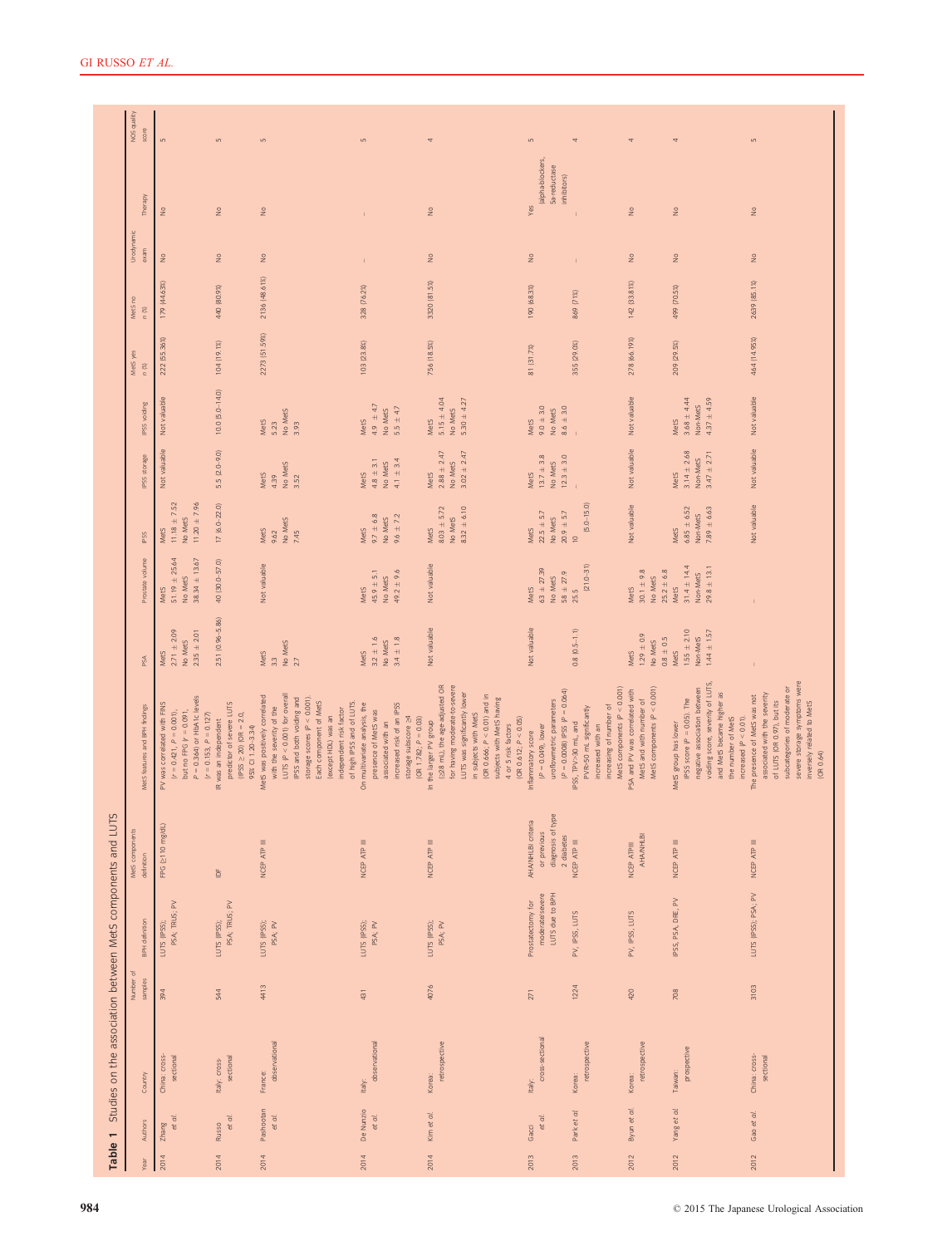| Year | Authors            | Country                                                                                              | Number of<br>samples | BPH definition                  | Met5 components<br>definition                                                                           | Met5 features and BPH findings                                                                                                                                                                                                                                                                             | PSA                                                                   | Prostate volume                                                        | IPSS                                                                        | IPSS storage                                           | IPSS voiding                                           | MetS yes<br>$n\,\%$ | Met5 no<br>$n\,\%$ | Urodynamic<br>exam       | Therapy                  | NOS quality<br>score |
|------|--------------------|------------------------------------------------------------------------------------------------------|----------------------|---------------------------------|---------------------------------------------------------------------------------------------------------|------------------------------------------------------------------------------------------------------------------------------------------------------------------------------------------------------------------------------------------------------------------------------------------------------------|-----------------------------------------------------------------------|------------------------------------------------------------------------|-----------------------------------------------------------------------------|--------------------------------------------------------|--------------------------------------------------------|---------------------|--------------------|--------------------------|--------------------------|----------------------|
| 2011 | et al.<br>Ohgaki   | observational<br>Japan:                                                                              | 900                  | LUTS (IPSS);<br>PSA; PV         | IDF; JASSO<br>NCEP ATP III;                                                                             | LUTS was observed equally<br>In the younger and older men,<br>in those with and without<br>the MetS                                                                                                                                                                                                        | $1.22 \pm 1.08$<br>$1.3 \pm 1.29$<br>Non-MetS<br>MetS                 | Not valuable                                                           | Not valuable                                                                | $2.07 \pm 1.93$<br>$1.86 \pm 1.68$<br>Non-MetS<br>MetS | $1.66 \pm 2.59$<br>$2.00 + 2.79$<br>Non-MetS<br>MetS   | 150 (16.7%)         | 750 (83.3%)        | $\stackrel{\circ}{\geq}$ | $\gtrsim$                | $\overline{a}$       |
| 2011 | Yim et al.         | retrospective<br>Korea:                                                                              | 848                  | TRUS, PSA, DRE                  | NCEP ATP III                                                                                            | PV is not significantly larger in<br>17.8 cc; $P = 0.225$ ), but in<br>pt. with elevated FPG and<br>the MetS group (18.4 vs<br>WC is $(P = 0.001)$                                                                                                                                                         | 18.4 (14.3-23.1)<br>$(13.6 - 21.6)$<br>No MetS<br><b>MetS</b><br>17.8 | Not valuable                                                           | Not valuable                                                                | Not valuable                                           | Not valuable                                           | Not valuable        | Not valuable       | $\gtrsim$                | $\stackrel{\circ}{\geq}$ | 4                    |
| 2011 | et al.<br>Buoar    | retrospective<br>Korea:                                                                              | 1357                 | DRE, TRUS<br>IPSS, PSA,         | Blood Cholesterol in<br>Treatment of High<br>Adults guidelines<br>NCEP on Detection,<br>Evaluation, And | PV and BPE is higher in MetS pt<br>in IPSS or voiding or storage<br>(P < 0.001). No differences<br>Diabetes and obesity are<br>subscore were noted.<br>risk factors for BPE<br>$(P < 0.001)$ .                                                                                                             | $0.8 \pm 0.4$<br>$0.9 \pm 0.5$<br>No MetS<br>MetS                     | $20.6 \pm 5.4$<br>$19.7 \pm 5.0$<br>No MetS<br>MetS                    | $6.8 \pm 5.6$<br>$6.5 + 4.7$<br>No MetS<br>MetS                             | $2.8 \pm 2.5$<br>$2.7 \pm 2.0$<br>No MetS<br>MetS      | $3.9 + 3.7$<br>$3.7 + 3.3$<br>No MetS<br>MetS          | 354 (26.09%)        | 1003 (73.91%)      | $\gtrsim$                | $\stackrel{\circ}{\geq}$ | 4                    |
| 2009 | et al.<br>Wang     | sample from diabetes<br>clinic and health<br>fair. Age <45<br>convenience<br>case-control<br>Taiwan: | 409                  | IPSS; FR/PVR                    | Association criteria<br>American Diabetes<br>DM defined by                                              | storage symptoms (2.7 vs<br>PSS $[6.1 \text{ is } 4.1, P = 0,0001]$ ,<br>$2.0, P = 0.02$ ), voiding<br>symptoms (3.5 vs<br>2.1, P < 0.001                                                                                                                                                                  | Not valuable                                                          | Not valuable                                                           | Non-MetS<br>6.1(5.8)<br>4.1(4.6)<br>MetS                                    | Non-MetS<br>2.7(2.7)<br>2.0(2.2)<br>MetS               | Non-MetS<br>2.1(3.1)<br>3.5(4.2)<br>MetS               | 226 (55.26%)        | 183 (44.74%)       | $\frac{1}{2}$            | $\stackrel{\circ}{\geq}$ | $\mathfrak{t}$       |
| 2009 | Kupelian<br>et al. | USA: observational                                                                                   | 1899                 | IPSS; PV; PSA                   | NCEP ATP III                                                                                            | Increased odds of the MetS were<br>mild to severe LUTS (OR 1.68)<br>voiding symptom score of<br>association was observed<br>betweenthe MetS and a<br>A statistically significant<br>symptom score of 4 or<br>observed in men with<br>5 or greater (OR 1.73)<br>but not for a storage<br>greater (OR 0.94). | $1.55 \pm 2.10$<br>$1.44 \pm 1.57$<br>Non-MetS<br>MetS                | $31.4 \pm 14.4$<br>$29.8 \pm 13.1$<br>Non-MetS<br>MetS                 | $6.85 + 6.52$<br>$7.89 \pm 6.63$<br>Non-MetS<br>MetS                        | $3.14 \pm 2.68$<br>$3.47 \pm 2.71$<br>Non-MetS<br>MetS | $3.68 \pm 4.44$<br>$4.37 \pm 4.59$<br>Non-MetS<br>MetS | 613 (29.0%)         | 1286 (71%)         | $\stackrel{\circ}{\geq}$ | Yes                      | LŊ                   |
| 2008 | et al.<br>Park     | retrospective<br>(KLoSHA)<br>Korea:                                                                  | 348                  | IPSS, PV, PSA                   | NCEP ATP III                                                                                            | in IPSS score ( $P > 0.05$ )<br>No significant differences                                                                                                                                                                                                                                                 | $2.16 \pm 2.82$<br>$2.03 + 2.70$<br>Non-Met5<br>MetS                  | $41.7 \pm 16.4$<br>$40.4 \pm 19.4$<br>Non-Met5<br>MetS                 | $11.1 \pm 8.2$<br>$12.3 \pm 8.8$<br>Non-Met5<br>MetS                        | $5.0 \pm 3.6$<br>$5.4 \pm 3.5$<br>Non-MetS<br>MetS     | $4.7 \pm 4.3$<br>Non-MetS<br>$5.3 \pm 4.6$<br>MetS     | 102 (29.3%)         | 246 (70.7%)        | $\gtrsim$                | $\gtrsim$                | 4                    |
| 2007 | et al.<br>Ozden    | prospective<br>Turkey:                                                                               | 78                   | PSA, TP, TZ                     | NCEP ATP III                                                                                            | MetS $(P < 0.05)$ . TP growth<br>compared with pt. without<br>rate and TZ growth rate<br>0.93 mL/year, $P < 0.05$ ).<br>triglyceride, PSA levels,<br>Higher BMI, FPG, serum<br>lower serum HDL-C,<br>higher in pt. MetS<br>(0.64 mLyear and                                                                | Non-MetS<br>$(0.5 - 3.9)$<br>$(0.2 - 4.0)$<br>MetS<br>1.46<br>1.73    | $(21.6 - 63.1)$<br>$(23 - 109.4)$<br>Non-MetS<br>32.04<br>MetS<br>37.4 | Non-MetS<br>$(10 - 32)$<br>$(10-33)$<br>MetS<br>$\overline{2}$<br>$\approx$ | Not valuable                                           | Not valuable                                           | 38(%)               | 40(%)              | $\stackrel{\circ}{\geq}$ | $\frac{\circ}{\circ}$    | $\mathfrak{m}$       |
| 2006 | et al.<br>Parsons  | cross-sectional<br>USA:                                                                              | 422                  | symptom score<br>LUTS, PSA, AUA | BMI, WC, FPG                                                                                            | $(P = 0.01)$ . Men with elevated<br>FPG have a higher PV<br>PV is higher for BMI≥35<br>$(P = 0.01)$ .                                                                                                                                                                                                      | Not valuable                                                          | Not valuable                                                           | Not valuable                                                                | Not valuable                                           | Not valuable                                           | Not valuable        | Not valuable       | $\frac{1}{2}$            | $\frac{1}{2}$            | $\mathfrak{t}$       |
| 2005 | Rohrmann<br>et al. | cross-sectional<br>USA:                                                                              | 878                  | LUTS                            | NCEP ATP III                                                                                            | No statistically significant<br>Diabetes, hypertension and<br>associated with LUTS.<br>associations between<br>HbA1c are positively<br>FPG and LUTS.                                                                                                                                                       | Not valuable                                                          | Not valuable                                                           | Not valuable                                                                | Not valuable                                           | Not valuable                                           | Not valuable        | Not valuable       | $\stackrel{\circ}{\geq}$ | $\stackrel{\circ}{\geq}$ | $\mathsf{L}\cap$     |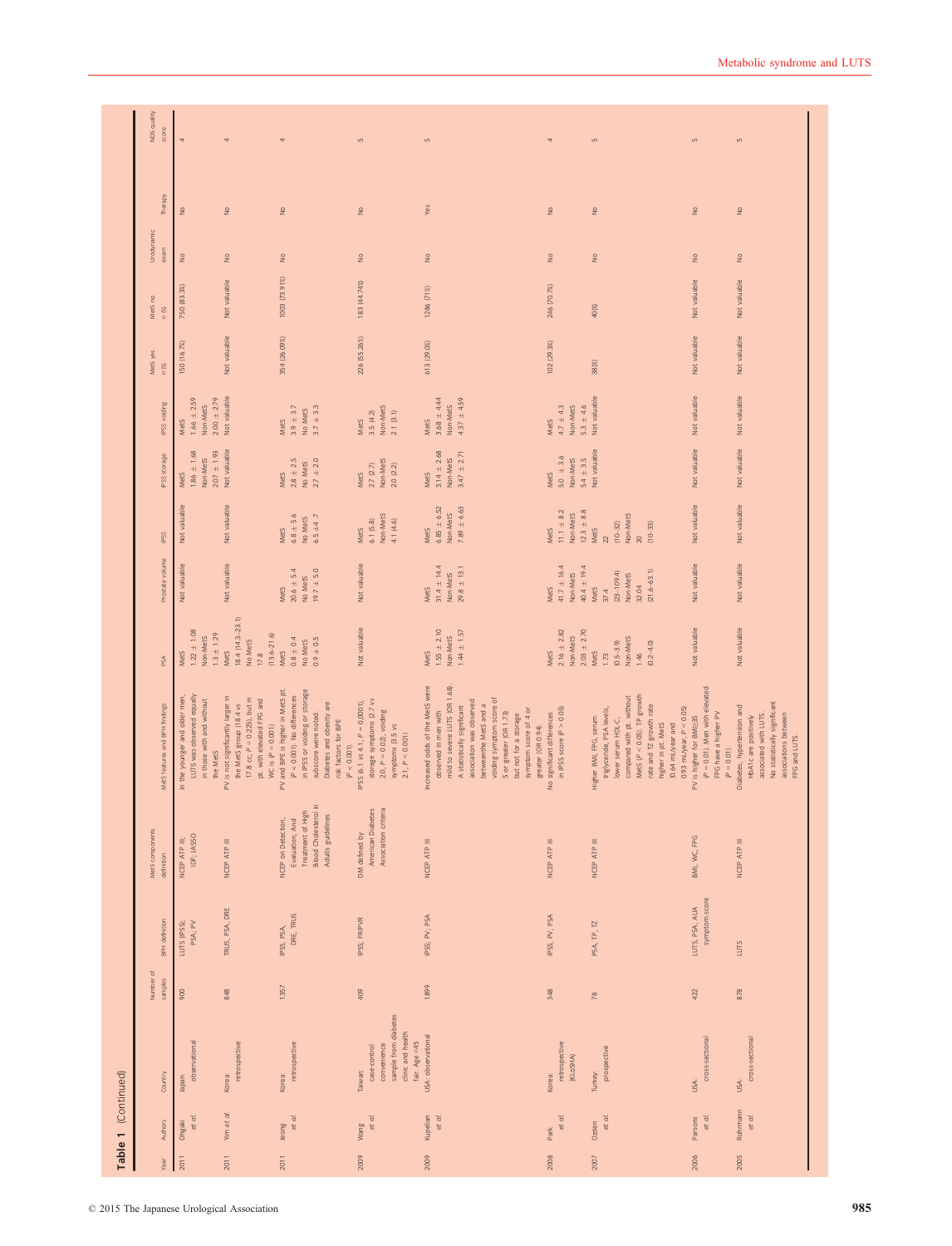investigated the link between MetS and BPH; however, the results have been controversial, probably secondary to the racial differences of the analyzed cohorts. In fact, before commenting on the MetS contribution in LUTS/BPO disease, it could be important to consider what population is affected by. As reported in the Baltimore Longitudinal Study of Aging, prostate growth rate is strictly dependent on both age and baseline prostatic volume; in particular, men aged ≥65 years with a larger prostate had a doubled rate of prostatic growth, compared with those with smaller prostates (2 vs 1 mL/year).<sup>10</sup> Furthermore, Ford *et al.* showed that the frequency of MetS increased with age.<sup>11</sup> In a Japanese study, 105 men with MetS and LUTS/BPO were evaluated. The prevalence of LUTS/BPO was dependent on age, but not the prevalence of MetS. Moreover, an association between MetS and LUTS/BPO was not found. Furthermore, in an agematched autopsy series, the prevalence and severity of histological BPH were similar in Caucasian and Southeast Asian men, despite very different diets and lifestyle.<sup>12</sup> These findings are in contrast to previous observations where, compared with the Western population, Japanese men are less likely to develop a progression to BPH owing to differences in the Asian diet, lifestyle and environment, which can differently impair abdominal obesity, commonly associated with the development of vascular diseases, IR and associated complications. In fact, the incidence of BPH has been reported to be much lower in Chinese and Japanese men living in Asia than in white populations. In this context, Asian reports have evidenced an absent or even negative association between LUTS/BPO and MetS.<sup>13-17</sup>

Data on the racial background of the patients with surgically treated BPH in Hawaii have provided evidence for a relatively greater incidence of BPH in Japanese-American men who ate beef.<sup>18</sup>

In a different study, Chinese men living in China had smaller PV than age-matched non-Chinese men living in Australia. However, no differences were found in the PV between native-born Chinese men who had immigrated to Australia and non-Chinese men living in Australia.<sup>19</sup> Thus, these studies imply that prostate growth could accelerate after exposure to a Western diet, lifestyle and environment.

In 2002, Suzuki et al. first reported that men with high energy intakes, and particularly with high consumption of protein and polyunsaturated fatty acid were at a greater risk of developing BPH.20

The influence of dietary fat on LUTS/BPO has been linked to specific fatty acids. An excess of fatty acids and cytokines could induce IR and compensatory hyperinsulinemia. Many of the hormones, growth factors, cytokines, and other mediators associated with obesity and MetS enable cross-talk between macrophages, adipocytes, endothelial cells and epithelial cells, which is implicated in carcinogenesis and tissue growth. Rahman et al. found that rats fed a high-fat diet, leading to hyperlipidemia, developed prostate enlargement and bladder overactivity.<sup>21</sup>

Byun et al. found that MetS components were associated with larger PV and higher serum PSA level. Patients with more than one metabolic component were significantly more likely to have a larger PV and higher serum PSA level. The serum PSA level and PV were increased in a similar manner with the increasing sum of MetS components ( $P \le 0.0001$ ).<sup>22</sup>

This strong association between LUTS and MetS have been widely shown. The severity of voiding score and LUTS became particularly pronounced as the number of MetS factors increased.<sup>23,24</sup>

Conversely, in a series of 968 participants, PV was not significantly larger in the MetS group. Instead patients with abnormal FPG and WC had larger PV than normal groups.<sup>25</sup>

In a recent and very interesting meta-analysis on the associations between MetS and BPE, the authors found that MetS-induced differences in PV were almost equally weighted as a factor of age, WC or serum HDL concentration. Hence, obese, dyslipidemic and aged patients are at higher risk of having MetS as a determinant of their increased prostate size. Furthermore, increased central adiposity, as reflected by waistline, was another MetS-related factor that significantly contributed to variation in prostate enlargement.<sup>7</sup>

Rohrmann et al. observed a statistically significant elevated odds of LUTS in men with at least three components of MetS. However, the odds ratio was elevated in men with at least four components of MetS compared with men with fewer components.<sup>26</sup> In the Rancho Bernardo cohort study, Parsons et al. found a fourfold increased risk of BPH among diabetic men with LDL cholesterol, but not in the overall cohort. This observation suggests that dyslipidemia is not sufficient enough to induce prostate enlargement, but the concomitant presence of other metabolic derangements, such as diabetes mellitus type 2 or those concurring with the MetS construct, favors the process. $27$  Therefore, in any patient presenting with LUTS/BPO, the possible presence of non-insulin-dependent diabetes mellitus, hypertension, obesity, high insulin and low HDL cholesterol levels should be considered.<sup>28</sup> Conversely, in patients suffering from these conditions, the possibility of a clinical LUTS/BPO should be taken into account.<sup>9</sup> The Baltimore Longitudinal Study of Aging showed that diabetic men are twofold more likely to have an enlarged prostate.<sup>29</sup> Recently, in a population-based sample of African-American men aged 40–79 years, Joseph et al. reported that men with a diagnosis of diabetes mellitus or hypertension had higher odds of having moderate to severe LUTS/BPO.<sup>30</sup>

A reason for this aspect could be increased IR that accompanies increasing numbers of MetS components, and its positive effect on BPH, TPV  $\geq$ 30 mL and PVR  $\geq$ 50 mL.<sup>31</sup>

Furthermore, the occurrence rate of prostate enlargement (≥30 mL) could significantly increase in men with one to two components of MetS, even though they do not have clinically diagnosed MetS.

There is also evidence that storage and voiding symptoms might be susceptible to different risk factors of MetS, yet the majority of studies examined potential associations with total LUTS only.

The significant association between storage symptoms and MetS suggests the possible role of the autonomic nervous system. MetS is known to cause autonomic sympathetic overactivity, through a complex and incompletely elucidated mechanism. The activation of the parasympathetic nervous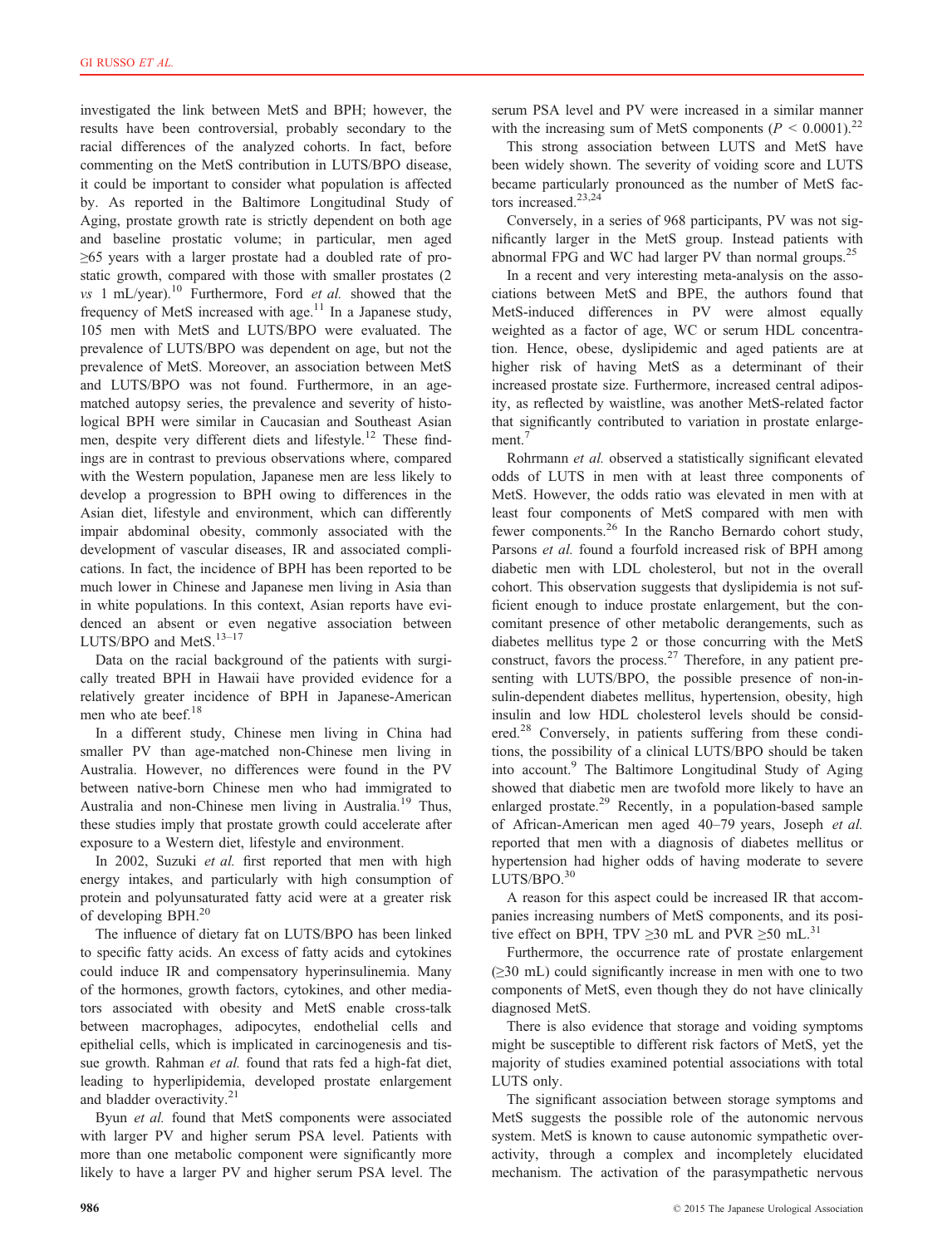system can cause detrusor muscle contraction, and could therefore contribute to detrusor overactivity, which is characteristic of the prevalence of storage symptoms.<sup>3</sup>

The variability in the prevalence of MetS between Eastern and Western countries is also observed in voiding and storage LUTS.

In a Korean study of MetS, IR and the accompanying hyperinsulinemia could have favorable effects on LUTS in the early compensatory stage, especially voiding symptoms. However, advanced diabetes can have unfavorable effects on LUTS, especially storage symptoms. Rather, high HbA1c was strongly and positively associated with storage symptoms.<sup>32</sup> De Nunzio et al. observed that MetS is associated with an increased risk of storage symptoms in patients with BPE. These subjects presented a higher IPSS storage subscore ( $P \le 0.002$ ). Patients with an IPSS storage subscore  $\ge 4$ presented a higher BMI and a higher WC when compared with the less symptomatic patients. Instead, MetS was not associated with an increased risk of IPSS and IPSS voiding subscore  $\geq 5.^{33}$ 

An Australian study confirmed this positive effect of abdominal fat mass percentage on storage LUTS ( $P = 0.046$ ), but there was no effect of BMI. An elevated FPG was a predictor of storage LUTS ( $P = 0.05$ ). There was also an association between lowered plasma HDL cholesterol and storage symptoms ( $P = 0.05$ ).<sup>34</sup> In a previous study of 45–79-yearold Scandinavian men, a positive association was also observed between waist-to-hip ratio and frequency of urination, nocturia and urgency.35

Nocturia is a serious problem that is characterized with sleep disturbances, daytime fatigue and a lower level of general well-being in LUTS/BPO patients. Repeated awaking and voiding attacks lead to sleep disturbances during the night. This condition increases the sympathetic activity, and might damage blood pressure rhythmicity. Meigs et al. showed that LUTS are positively associated with coronary heart disease.<sup>36</sup> MetS is not only linked with LUTS/BPO, but also with bladder alterations, including fibrosis (reduced muscle/fiber ratio), hypoxia-increased leukocyte infiltration and inflammatory markers. $37$  We have recently shown a relationship between MetS, IR and the presence of moderate to severe LUTS, in particular with voiding symptoms.<sup>38</sup> These results could be explained by the increased sympathetic tone as a result of IR associated with obesity that could result in LUTS and subjective voiding complaints.<sup>39</sup>

All these contributions strongly confirm and strengthen the hypothesis of a close link between MetS and LUTS/BPO, conditions that should be considered as new pathologies of aging.

## LUTS/BPO and IR

The major endocrine aberration in connection with MetS is hyperinsulinemia and IR.<sup>38,40</sup> Metabolic disturbances can promote BPH. Recently, some metabolic-related growth factors, such as IGF and higher serum concentrations of insulin and IGF-1, are considered important mediators of the stromal–epithelial interaction. These factors regulate physiology at the cellular and the whole organism levels. High glucose concen-

trations increase oxidative stress, leading to a higher risk of IR.4 IR leads to secondary hyperinsulinemia in order to maintain glucose homeostasis. Hyperinsulinemia determines the reduction of IGF-binding protein and an increase in the bioavailability of IGF inducing a cluster of disorders.<sup>41</sup> IR might change the risk of BPH through several biological pathways. The most obvious pathway is by the insulin itself. As a mitogen and a growth factor for prostate epithelial cells, and also as an anti-apoptotic agent, insulin directly mediates its mitogenic effect on prostate cells through signal transduction mechanisms.<sup>42</sup> In addition, insulin has a stimulating effect on the ventromedial hypothalamic nucleus, increasing sympathetic nerve activity through its sympatho-excitatory effect and enhances plasma catecholamine concentrations. The consequence is the increase of prostate smooth muscle tone and of the bladder muscles. $38$  In this context, Wang et al. showed the connection between diabetes mellitus and LUTS/BPO, demonstrating that diabetic patients had a greater odds ratio of having moderate to severe LUTS (OR 1.78;  $P < 0.01$ ).<sup>43</sup>

A link between hyperinsulinemia and prostatic hyperplasia was suggested in a series of 158 men with LUTS where those men with larger prostates had increased incidence of diabetes, hyper tension and obesity, while also having lower levels of LDL and higher serum insulin levels. This study showed that there was a larger prostate gland in men with non-insulin-dependent diabetes mellitus ( $P = 0.0058$ ), treated hypertension ( $P = 0.0317$ ), obesity ( $P \le 0.0001$ ), low HDL cholesterol levels  $(P = 0.0132)$  and high insulin levels  $(P < 0.0001)$  than in men without these conditions.<sup>9</sup> These findings suggested that BPH is a facet of MetS, and generated a hypothesis of a causal relationship between high insulin levels and the development of LUTS/BPO. Dahle et al. found that the median prostate growth rate was significantly higher in men with high insulin levels.<sup>44</sup> Taken as a whole, these results show that elevated fasting glucose, increased fasting insulin, IR and diabetes could be considered risk factors for LUTS/BPO.

In contrast, several studies have suggested that the IR is not associated with LUTS. In a Korean study of MetS, IR and the accompanying hyperinsulinemia might have favorable effects on LUTS in the early compensatory stage, especially voiding symptoms. However, advanced diabetes could have unfavorable effects on LUTS, especially storage symptoms.26,32 This unexpected result is confirmed in other studies in which LUTS failed to show a significant association with fasting glucose, fasting insulin and homeostasis model of assessment index.<sup>26,42</sup> A reason for the wide variability in the results could be owing to the large intraindividual variation. Another study has also suggested that the presence of diabetes might be more closely associated with the dynamic components of lower urinary tract function rather than with BPH progression.<sup>45</sup> These inconsistencies might be caused by the clinical overlap between the presence of BPH and LUTS.

#### LUTS/BPO and central obesity

IR can also lead to dyslipidemia characterized by high triglyceride and low HDL cholesterol levels.<sup>46</sup> Reduced HDL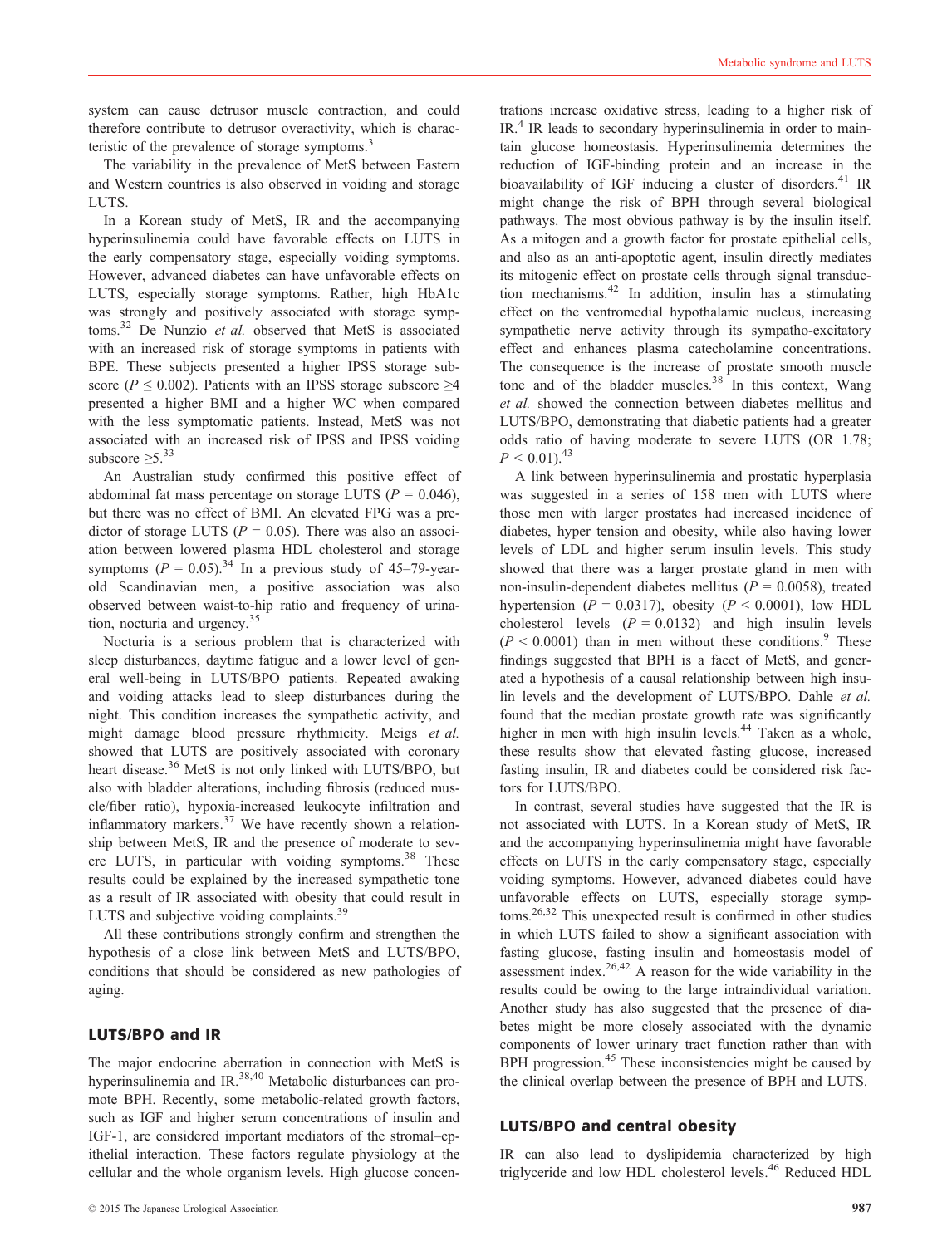cholesterol and high triglyceride levels are common denominators of dysregulated lipid metabolism, and can induce and sustain an inflammatory response in the human prostate. Nandeesha et al. reported that HDL cholesterol was lower, and total and LDL cholesterol higher in patients with symptomatic LUTS/BPO than in the control group.<sup>47</sup>

Several studies reported that larger WC (>102 cm) and an increase in BMI were positively correlated with increased LUTS.<sup>48</sup> Dahle et al. showed that men with higher waist-tohip ratios were more likely to undergo BPH surgery.<sup>44</sup> In another prospective study of men with no obesity-related morbidities, such as diabetes, impaired fasting glucose, hypertension or dyslipidemia, BMI and WC were positively correlated with PV.<sup>48</sup> These data have recently been confirmed in the REduction by DUtasteride of prostate Cancer Events (REDUCE) trial.<sup>49</sup>

Rohrmann et al. examined the association between obesity (especially central adiposity) and the frequency of LUTS in a cross-sectional study in 2797 men aged  $\geq 60$  years. The results suggested that being overweight in young adulthood might be associated with a lower prevalence of LUTS later in life, but that weight gain and central adiposity in adulthood were possibly associated with a greater prevalence of LUTS. $26$ 

Recently, significant emphasis has been placed on associations between chronic inflammation, obesity and BPH. Excessive visceral and subcutaneous fat increase oxidative stress, and simultaneously decrease the expression and activity of key cytoprotective enzymes, including the HO system. A recent study evaluated the components of the HO system in patients with higher levels of glucose, WC, BMI and triglyceride, and lower HDL cholesterol in MetS cases compared with those in controls. The resulted metabolic changes were associated with alterations in the HO cytoprotective system. HO-1 and HO-2 prostatic levels were significantly reduced in group A of specimens (HDL cholesterol level ≥40 mg/dL and triglyceride level <150 mg/dL) than in group B (HDL cholesterol level  $\leq$ 40 mg/dL and triglyceride level  $\geq$ 150 ng/mL;  $P \leq$  0.05), with a consequent increase of oxidative stress and remodeling of prostate tissue.<sup>50</sup>

#### BPH/LUTS, MetS and flogosis

Recently Vignozzi et al. found an association not only between MetS and an increased PR, but also with severe intraprostatic inflammation. These observations underlined the new hypothesis that MetS, and hyperinsulinemia-related increase, could boost a chronic inflammation-driven prostate overgrowth.<sup>51</sup>

Among MetS features, reduced HDL and increased triglyceride levels are significantly related to higher prostatic inflammation by secreting interleukin-8. In addition, reduced HDL and increased triglyceride levels are significantly related to higher prostatic inflammation by secreting interleukin-8 in response not only to oxidized low-density lipoprotein, but also showing that different MetS features could synergistically boost inflammation and tissue remodeling in BPH/ LUTS. $52,53$ 

The findings of the present systematic review suggest that the presence of MetS is related to LUTS/BPO severity. However, some discordant data on the connection between both diseases are still present among included studies.

In this heterogeneous context, ethnic disparities seems to play an important role. First of all, the definition of MetS substantially differs in relation to ethnic group, varying in Europeans, Americans or Asians. In particular, the parameter that is more influenced by the definitions is WC. In our opinion, this variety might disorient the direct link between MetS and LUTS/BPO. We would also point out that MetS and LUTS/BPO have often been considered as a normal consequence of aging in men, with low onset and progression.

In fact, although several basic studies have shown the role of MetS in LUTS/BPO, probably as a result of an increase in the activity of the sympathetic nervous system and muscle tone of the prostate,  $2,54-56$  clinical studies have reported conflicting results. In this regard, cross-sectional studies or retrospective epidemiological studies should have been carried out in a select cohort of patients. Men aged older than their 60s and with contextual comorbidities seem the most appropriate. Furthermore, ethnic disparities might a play a significant role secondary to the MetS definition, different lifestyle and dietary patterns. In fact, Asians included in studies reported an absent or negative association between MetS and LUTS/BPO if compared with those from different geographical areas. In this regard, the attributable question about these differences might be referred to the previous biases.

The present review identified a link between MetS and LUTS/BPO severity secondary to several mechanisms including increase of WC, serum triglycerides and IR.

It has been also shown that MetS influences LUTS/BPO at an intraprostatic level. Gacci et al. recently reported that MetS was associated not only with an increased PV, but also with severe intraprostatic inflammation. These observations strengthened the new hypothesis that MetS and hyperinsulinemia-related increase, could boost a chronic inflammation-driven prostate overgrowth. In addition, reduced HDL and increased triglyceride levels are significantly related to higher prostatic inflammation by secreting interleukin-8 in response to oxidized LDL, but also showing that different MetS features could synergistically boost inflammation and tissue remodeling in BPH/LUTS.<sup>52,53</sup>

Among MetS features, reduced HDL and increased triglyceride levels were significantly related to higher prostatic inflammation by secreting interleukin-8 in response not only to oxidated LDL, but also to insulin, $52$  indicating that different MetS features could synergistically boost inflammation and tissue-remodeling in LUTS/BPO.<sup>57</sup>

These findings are also supported by Cantiello et al., who showed that peri-urethral prostate specimens from patients with MetS more frequently had an inflammatory infiltrate than those from men without MetS secondary to the reduction of elastic content and an increase of collagen peri-urethral amount both in patients with BPH or prostate cancer. Thus, they speculated that peri-urethral fibrosis secondary to MetS-related prostate chronic inflammation could cause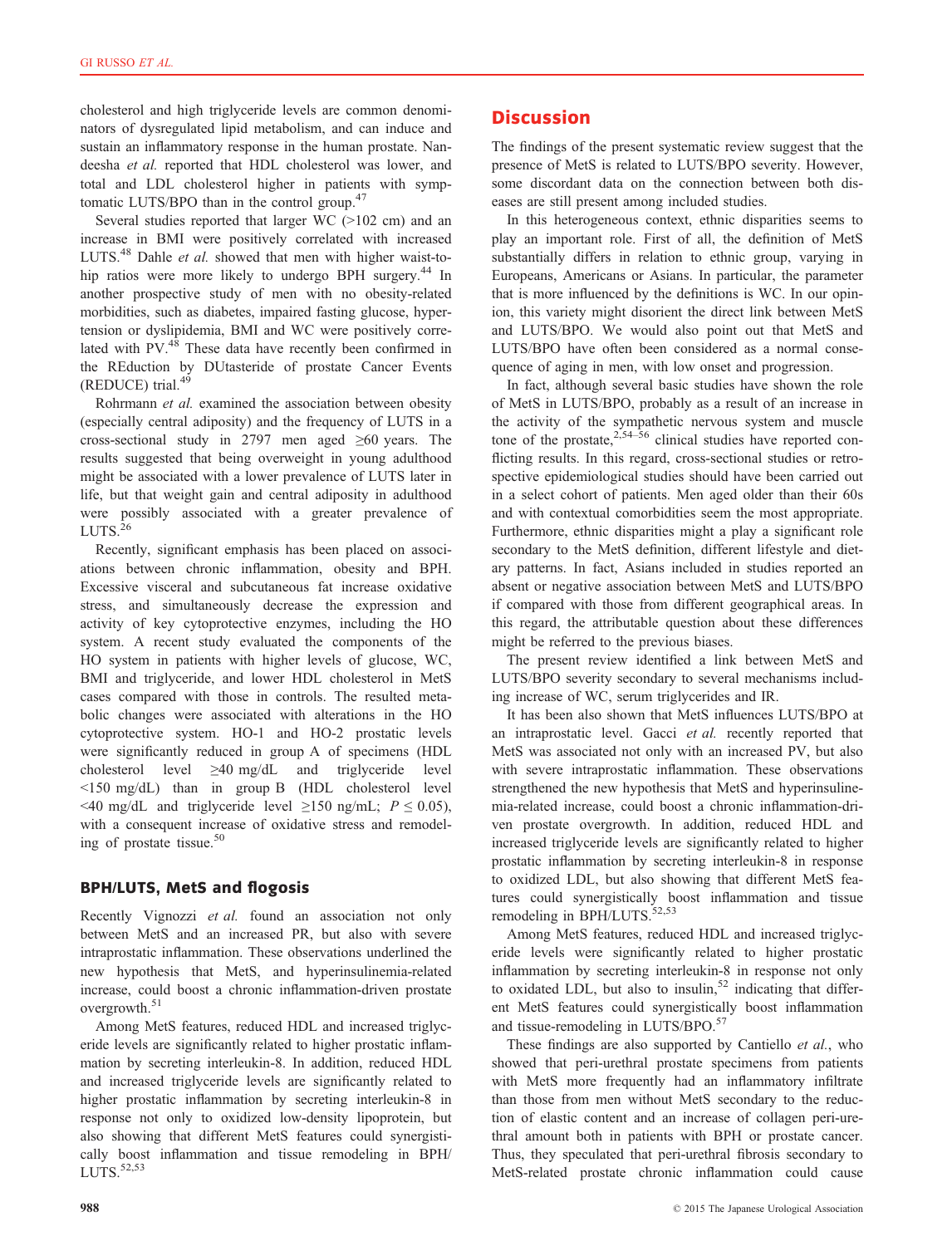LUTS through a decreased urethral flexibility; this would eventually compromise the ability of the prostatic urethra to enlarge itself and to adequately accommodate urinary flow during micturition.<sup>58,59</sup>

Recently, Gharaee-Kermanid et al. showed that mice fed a high-fat diet developed obesity-induced diabetes concurrent with urinary voiding dysfunction associated with pronounced prostatic and urethral tissue fibrosis, and the common biological link between obesity/diabetes and lower urinary tract fibrosis was the inflammation. $60$ 

In addition, age, MetS and LUTS/BPO also share a variety of other risk factors, such as obesity, high FPG levels, hypertension and androgen deficiency, showing a common link.<sup>61</sup> We would breakdown this view and unveil that also the progression of this condition could be prevented by modifying previous metabolic factors.

In fact, LUTS/BPO are the primary clinical manifestation of BPH, but they also represent a syndrome generated by a host of bladder-related etiologies that may or may not coexist with true pathological BPH. Although a substantial proportion of the existing literature supports an association between diabetes and LUTS/BPO, the failure to differentiate LUTS from BPH has contributed to some controversy.

In our opinion, LUTS/BPO might be considered as a complex disorder that can be also be diagnosed in an earlier stage.

In this context, longitudinal studies investigating the impact of MetS and the onset of LUTS/BPO have not been yet carried out. Furthermore, intraprostatic flogosis should also be considered not as a bystander, but a target point.

"Primum non nocere" (first do no harm) should always be kept in mind, and therefore urologists should contrast the development of LUTS/BPO.

#### Conclusion

Patients affected by LUTS/BPO and MetS are continuously arising, and emerging links have been confirmed. However, the current literature is limited to having found a relationship between these two diseases of aging, without significant perspective about preventive and therapeutic strategies aimed to counteract the detrimental effect of MetS on LUTS/BPO severity. This connection should be investigated in two different ethnic cohorts (i.e. Asian vs Caucasian) in order to better understand the impact of ethnic disparities on MetS and LUTS/BPO severity.

The next challenges of urological research should identify how to decrease the occurrence of IR, dyslipidemia, flogosis and benign prostatic enlargement in order to achieve a wellbeing in the elderly.

Physical activity that promotes correct dietary intake, eating behaviors and consequent unaltered metabolic parameters could represent optimal strategies.

Finally, longitudinal studies focused on drugs (i.e. metformin, statins) given to patients at high risk of developing LUTS/BPO might set up future therapeutic programs.

## Conflict of interest

None declared.

#### References

- 1 De NC, Autorino R, Bachmann A et al. The diagnosis of benign prostatic obstruction: development of a clinical nomogram. Neurourol. Urodyn. 2014; doi: 10.1002/nau.22705
- 2 Morgia G, Cimino S, Favilla V et al. Effects of Serenoa repens, selenium and lycopene (Profluss(R)) on chronic inflammation associated with benign prostatic hyperplasia: results of "FLOG" (Flogosis and Profluss in Prostatic and Genital Disease), a multicentre Italian study. Int. Braz. J. Urol. 2013; 39: 214–21.
- 3 Kirby MG, Wagg A, Cardozo L et al. Overactive bladder: is there a link to the metabolic syndrome in men? Neurourol. Urodyn. 2010; 29: 1360–4.
- 4 Turkseven S, Kruger A, Mingone CJ et al. Antioxidant mechanism of heme oxygenase-1 involves an increase in superoxide dismutase and catalase in experimental diabetes. Am. J. Physiol. Heart Circ. Physiol. 2005 Aug; 289: H701–7.
- 5 Gacci M, Eardley I, Giuliano F et al. Critical analysis of the relationship between sexual dysfunctions and lower urinary tract symptoms due to benign prostatic hyperplasia. Eur. Urol. 2011; 60: 809–25.
- 6 Liberati A, Altman DG, Tetzlaff J et al. The PRISMA statement for reporting systematic reviews and meta-analyses of studies that evaluate health care interventions: explanation and elaboration. PLoS Med. 2009; 6: e1000100.
- 7 Gacci M, Corona G, Vignozzi L et al. Metabolic syndrome and benign prostatic enlargement: a systematic review and meta-analysis. BJU Int. 2015;  $115: 24-31$ .
- 8 Wells GA, Shea B, O'Connell D et al. The Newcastle-Ottawa Scale (NOS) for assessing the quality of nonrandomised studies in meta-analyses. 2012. [Cited 12 July 2015.] Available from URL: http://www.ohri.ca/programs/ clinical\_epidemiology/oxford.asp
- 9 Hammarsten J, Hogstedt B, Holthuis N, Mellstrom D. Components of the metabolic syndrome-risk factors for the development of benign prostatic hyperplasia. Prostate Cancer Prostatic Dis. 1998; 1: 157–62.
- 10 Loeb S, Kettermann A, Carter HB, Ferrucci L, Metter EJ, Walsh PC. Prostate volume changes over time: results from the Baltimore Longitudinal Study of Aging. J. Urol. 2009; 182: 1458–62.
- 11 Ford ES, Giles WH, Dietz WH. Prevalence of the metabolic syndrome among US adults: findings from the third National Health and Nutrition Examination Survey. JAMA 2002; 287: 356-9.
- 12 Zlotta AR, Egawa S, Pushkar D et al. Prevalence of inflammation and benign prostatic hyperplasia on autopsy in Asian and Caucasian men. Eur. Urol. 2014; 66: 619–22.
- 13 Kim JH, Doo SW, Yun JH, Yang WJ. Lower likelihood of having moderateto-severe lower urinary tract symptoms in middle-aged healthy Korean men with metabolic syndrome. Urology 2014; 84: 665-9.
- 14 Ohgaki K, Hikima N, Horiuchi K, Kondo Y. Association between metabolic syndrome and male lower urinary tract symptoms in Japanese subjects using three sets of criteria for metabolic syndrome and International Prostate Symptom Score. Urology 2011; 77: 1432–8.
- 15 Gao Y, Wang M, Zhang H et al. Are metabolic syndrome and its components associated with lower urinary tract symptoms? Results from a Chinese male population survey. Urology 2012; 79: 194–201.
- 16 Jeong JH, Kim ET, Kim DK. Association of metabolic syndrome and benign prostate enlargement in young Korean males. Korean J. Urol. 2011; 52: 757–62.
- 17 Park HK, Lee HW, Lee KS et al. Relationship between lower urinary tract symptoms and metabolic syndrome in a community-based elderly population. Urology 2008; 72: 556–60.
- 18 Chyou PH, Nomura AM, Stemmermann GN, Hankin JH. A prospective study of alcohol, diet, and other lifestyle factors in relation to obstructive uropathy. Prostate 1993; 22: 253–64.
- 19 Jin B, Turner L, Zhou Z, Zhou EL, Handelsman DJ. Ethnicity and migration as determinants of human prostate size. J. Clin. Endocrinol. Metab. 1999; 84: 3613–9.
- 20 Suzuki S, Platz EA, Kawachi I, Willett WC, Giovannucci E. Intakes of energy and macronutrients and the risk of benign prostatic hyperplasia. Am. J. Clin. Nutr. 2002; 75: 689–97.
- 21 Rahman NU, Phonsombat S, Bochinski D, Carrion RE, Nunes L, Lue TF. An animal model to study lower urinary tract symptoms and erectile dysfunction: the hyperlipidaemic rat. BJU Int. 2007; 100: 658–63.
- 22 Byun HK, Sung YH, Kim W, Jung JH, Song JM, Chung HC. Relationships between prostate-specific antigen, prostate volume, and components of metabolic syndrome in healthy Korean men. Korean J. Urol. 2012; 53: 774–8.